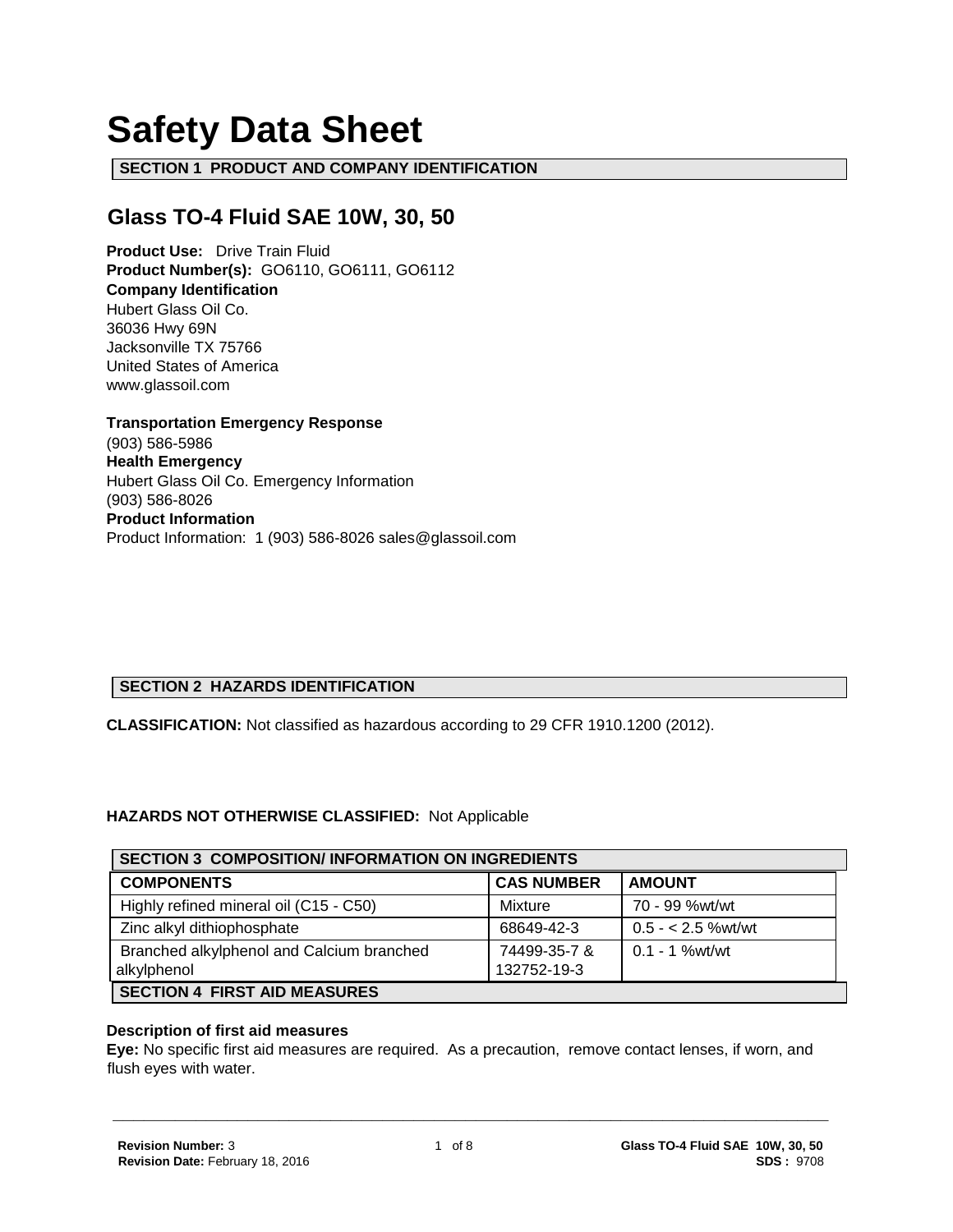**Skin:** No specific first aid measures are required. As a precaution, remove clothing and shoes if contaminated. To remove the material from skin, use soap and water. Discard contaminated clothing and shoes or thoroughly clean before reuse.

**Ingestion:** No specific first aid measures are required. Do not induce vomiting. As a precaution, get medical advice.

**Inhalation:** No specific first aid measures are required. If exposed to excessive levels of material in the air, move the exposed person to fresh air. Get medical attention if coughing or respiratory discomfort occurs.

#### **Most important symptoms and effects, both acute and delayed IMMEDIATE SYMPTOMS AND HEALTH EFFECTS**

**Eye:** Not expected to cause prolonged or significant eye irritation.

**Skin:** Contact with the skin is not expected to cause prolonged or significant irritation. Contact with the skin is not expected to cause an allergic skin response. Not expected to be harmful to internal organs if absorbed through the skin. High-Pressure Equipment Information: Accidental high-velocity injection under the skin of materials of this type may result in serious injury. Seek medical attention at once should an accident like this occur. The initial wound at the injection site may not appear to be serious at first; but, if left untreated, could result in disfigurement or amputation of the affected part.

**Ingestion:** Not expected to be harmful if swallowed.

**Inhalation:** Not expected to be harmful if inhaled. Contains a petroleum-based mineral oil. May cause respiratory irritation or other pulmonary effects following prolonged or repeated inhalation of oil mist at airborne levels above the recommended mineral oil mist exposure limit. Symptoms of respiratory irritation may include coughing and difficulty breathing.

#### **DELAYED OR OTHER SYMPTOMS AND HEALTH EFFECTS:** Not classified.

#### **Indication of any immediate medical attention and special treatment needed**

**Note to Physicians:** In an accident involving high-pressure equipment, this product may be injected under the skin. Such an accident may result in a small, sometimes bloodless, puncture wound. However, because of its driving force, material injected into a fingertip can be deposited into the palm of the hand. Within 24 hours, there is usually a great deal of swelling, discoloration, and intense throbbing pain. Immediate treatment at a surgical emergency center is recommended.

### **SECTION 5 FIRE FIGHTING MEASURES**

Leaks/ruptures in high pressure system using materials of this type can create a fire hazard when in the vicinity of ignition sources (eg. open flame, pilot lights, sparks, or electric arcs).

**EXTINGUISHING MEDIA:** Use water fog, foam, dry chemical or carbon dioxide (CO2) to extinguish flames.

# **PROTECTION OF FIRE FIGHTERS:**

**Fire Fighting Instructions:** This material will burn although it is not easily ignited. See Section 7 for proper handling and storage. For fires involving this material, do not enter any enclosed or confined fire space without proper protective equipment, including self-contained breathing apparatus. **Combustion Products:** Highly dependent on combustion conditions. A complex mixture of airborne solids, liquids, and gases including carbon monoxide, carbon dioxide, and unidentified organic compounds will be evolved when this material undergoes combustion.

# **SECTION 6 ACCIDENTAL RELEASE MEASURES**

**Protective Measures:** Eliminate all sources of ignition in vicinity of spilled material.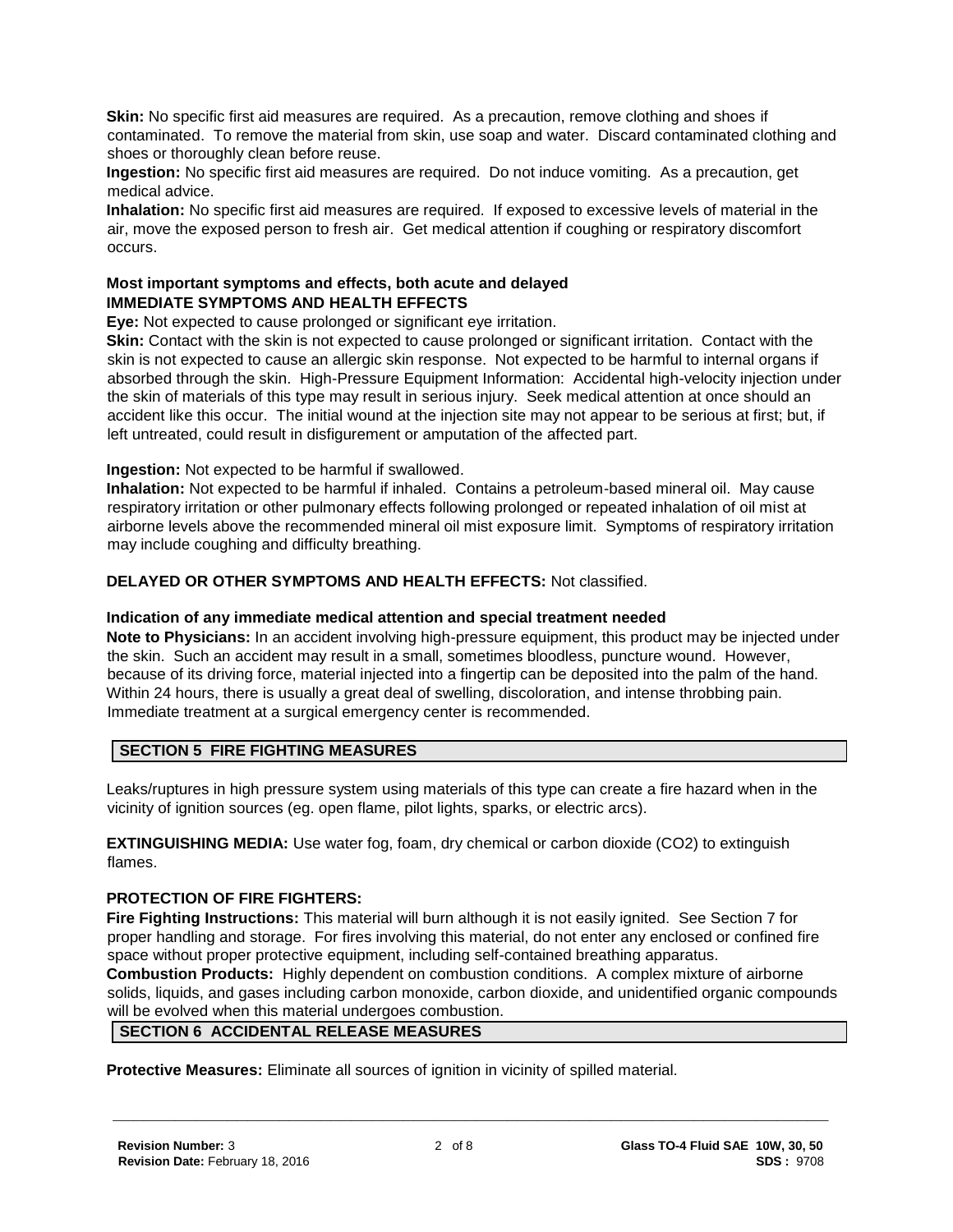**Spill Management:** Stop the source of the release if you can do it without risk. Contain release to prevent further contamination of soil, surface water or groundwater. Clean up spill as soon as possible, observing precautions in Exposure Controls/Personal Protection. Use appropriate techniques such as applying noncombustible absorbent materials or pumping. Where feasible and appropriate, remove contaminated soil. Place contaminated materials in disposable containers and dispose of in a manner consistent with applicable regulations.

**Reporting:** Report spills to local authorities as appropriate or required.

# **SECTION 7 HANDLING AND STORAGE**

**Precautionary Measures:** Do not get in eyes, on skin, or on clothing. DO NOT USE IN HIGH PRESSURE SYSTEMS in the vicinity of flames, sparks and hot surfaces. Use only in well ventilated areas. Keep container closed.

Keep out of the reach of children. Wash thoroughly after handling.

**General Handling Information:** Avoid contaminating soil or releasing this material into sewage and drainage systems and bodies of water.

**Static Hazard:** Electrostatic charge may accumulate and create a hazardous condition when handling this material. To minimize this hazard, bonding and grounding may be necessary but may not, by themselves, be sufficient. Review all operations which have the potential of generating and accumulating an electrostatic charge and/or a flammable atmosphere (including tank and container filling, splash filling, tank cleaning, sampling, gauging, switch loading, filtering, mixing, agitation, and vacuum truck operations) and use appropriate mitigating procedures. For more information, refer to OSHA Standard 29 CFR 1910.106, 'Flammable and Combustible Liquids', National Fire Protection Association (NFPA 77, 'Recommended Practice on Static Electricity', and/or the American Petroleum Institute (API) Recommended Practice 2003, 'Protection Against Ignitions Arising Out of Static, Lightning, and Stray Currents'.

**Container Warnings:** Container is not designed to contain pressure. Do not use pressure to empty container or it may rupture with explosive force. Empty containers retain product residue (solid, liquid, and/or vapor) and can be dangerous. Do not pressurize, cut, weld, braze, solder, drill, grind, or expose such containers to heat, flame, sparks, static electricity, or other sources of ignition. They may explode and cause injury or death. Empty containers should be completely drained, properly closed, and promptly returned to a drum reconditioner or disposed of properly.

# **SECTION 8 EXPOSURE CONTROLS/PERSONAL PROTECTION**

# **GENERAL CONSIDERATIONS:**

Consider the potential hazards of this material (see Section 3), applicable exposure limits, job activities, and other substances in the work place when designing engineering controls and selecting personal protective equipment. If engineering controls or work practices are not adequate to prevent exposure to harmful levels of this material, the personal protective equipment listed below is recommended. The user should read and understand all instructions and limitations supplied with the equipment since protection is usually provided for a limited time or under certain circumstances.

#### **ENGINEERING CONTROLS:**

Use in a well-ventilated area.

# **PERSONAL PROTECTIVE EQUIPMENT**

**Eye/Face Protection:** No special eye protection is normally required. Where splashing is possible, wear safety glasses with side shields as a good safety practice.

**Skin Protection:** No special protective clothing is normally required. Where splashing is possible, select protective clothing depending on operations conducted, physical requirements and other substances in the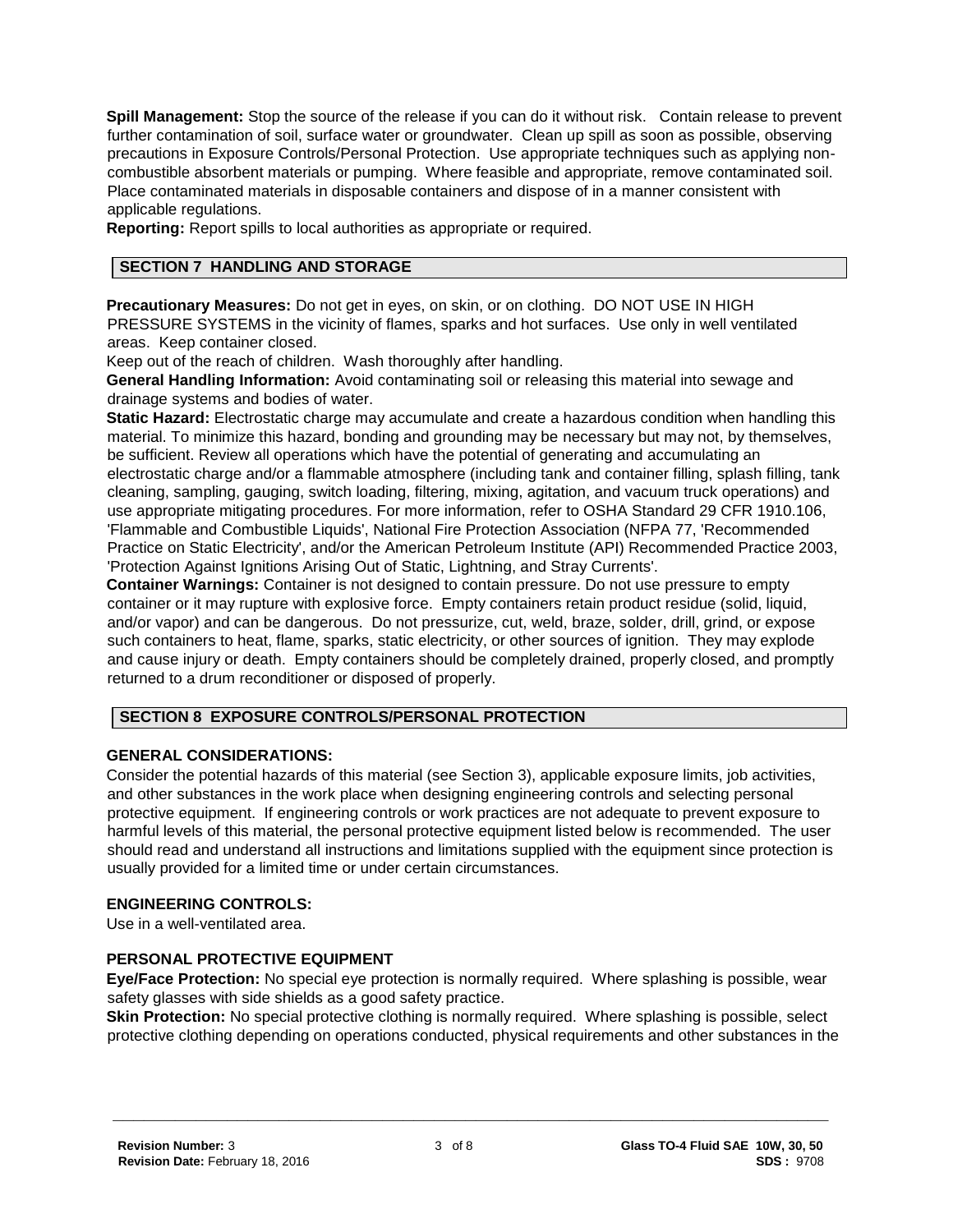workplace. Suggested materials for protective gloves include: 4H (PE/EVAL), Nitrile Rubber, Silver Shield, Viton.

**Respiratory Protection:** No respiratory protection is normally required.

If user operations generate an oil mist, determine if airborne concentrations are below the occupational exposure limit for mineral oil mist. If not, wear an approved respirator that provides adequate protection from the measured concentrations of this material. For air-purifying respirators use a particulate cartridge. Use a positive pressure air-supplying respirator in circumstances where air-purifying respirators may not provide adequate protection.

### **Occupational Exposure Limits:**

| Component                                                | Agency                   | <b>TWA</b>         | <b>STEL</b>       | <b>Ceiling</b> | <b>Notation</b> |
|----------------------------------------------------------|--------------------------|--------------------|-------------------|----------------|-----------------|
| Highly refined mineral oil (C15 C50)                     | <b>ACGIH</b>             | $5 \text{ mg/m}$ 3 | $10 \text{ mg/m}$ | --             | $- -$           |
| Highly refined mineral oil (C15 C50)                     | OSHA Z-1                 | $5 \text{ mg/m}$ 3 | --                | --             | $-$             |
| Zinc alkyl dithiophosphate                               | <b>Not</b><br>Applicable | --                 | --                |                | $- -$           |
| Branched alkylphenol and Calcium<br>branched alkylphenol | <b>Not</b><br>Applicable | --                 | --                | --             | $- -$           |

Consult local authorities for appropriate values.

# **SECTION 9 PHYSICAL AND CHEMICAL PROPERTIES**

# **Attention: the data below are typical values and do not constitute a specification.**

**Color:** Varies depending on specification **Physical State:** Liquid **Odor:** Petroleum odor **Odor Threshold:** No data available **pH:** Not Applicable **Vapor Pressure:** <0.01 mmHg @ 37.8 °C (100 °F) **Vapor Density (Air = 1):** >1 **Initial Boiling Point:** 315°C (599°F) **Solubility:** Soluble in hydrocarbons; insoluble in water **Freezing Point:** Not Applicable **Melting Point:** No data available **Specific Gravity:** 0.88 - 0.91 @ 15.6°C (60.1°F) / 15.6°C (60.1°F) **Density:** 0.87 - 0.89 kg/l @ 15°C (59°F) **Viscosity:** 6 - 26 mm2/s @ 100°C (212°F) **Coefficient of Therm. Expansion / °F:** No data available **Evaporation Rate:** No data available **Decomposition temperature:** No Data Available **Octanol/Water Partition Coefficient:** No data available

**FLAMMABLE PROPERTIES: Flammability (solid, gas):** No Data Available **Flashpoint:** (Cleveland Open Cup) 190 °C (374 °F) Minimum **Autoignition:** No data available **Flammability (Explosive) Limits (% by volume in air):** Lower: Not Applicable Upper: Not Applicable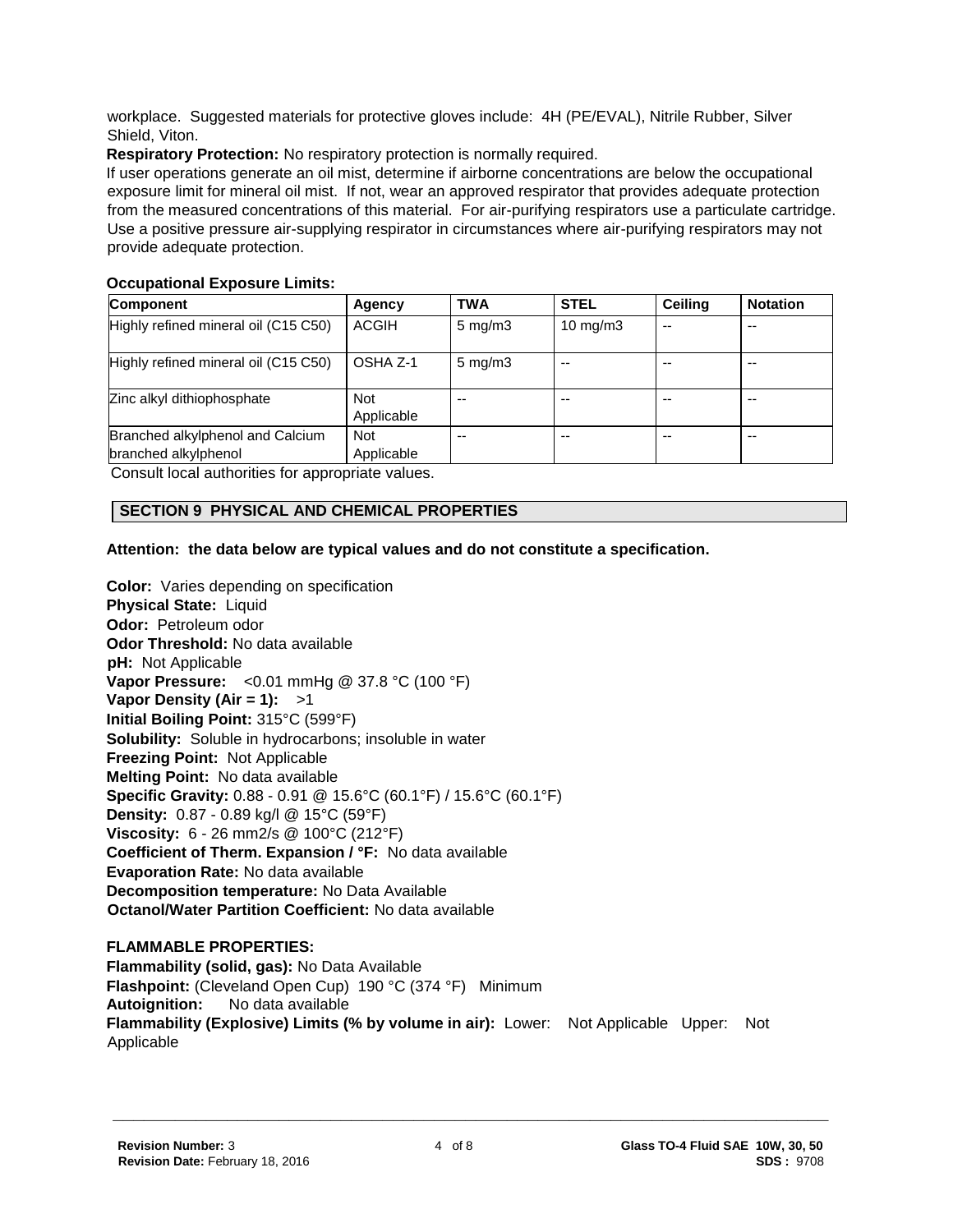# **SECTION 10 STABILITY AND REACTIVITY**

**Reactivity:** This material is not expected to react.

**Chemical Stability:** This material is considered stable under normal ambient and anticipated storage and handling conditions of temperature and pressure. **Incompatibility With Other Materials:** Not applicable **Hazardous Decomposition Products:** None known (None expected) **Hazardous Polymerization:** Hazardous polymerization will not occur.

# **SECTION 11 TOXICOLOGICAL INFORMATION**

#### **Information on toxicological effects**

**Serious Eye Damage/Irritation:** The eye irritation hazard is based on evaluation of data for product components.

**Skin Corrosion/Irritation:** The skin irritation hazard is based on evaluation of data for product components.

**Skin Sensitization:** The skin sensitization hazard is based on evaluation of data for product components.

**Acute Dermal Toxicity:** The acute dermal toxicity hazard is based on evaluation of data for product components.

**Acute Oral Toxicity:** The acute oral toxicity hazard is based on evaluation of data for product components.

**Acute Inhalation Toxicity:** The acute inhalation toxicity hazard is based on evaluation of data for product components.

**Acute Toxicity Estimate:** Not Determined

**Germ Cell Mutagenicity:** The hazard evaluation is based on data for components or a similar material. **Carcinogenicity:** The hazard evaluation is based on data for components or a similar material. **Reproductive Toxicity:** The hazard evaluation is based on data for components or a similar material.

**Specific Target Organ Toxicity - Single Exposure:** The hazard evaluation is based on data for components or a similar material.

**Specific Target Organ Toxicity - Repeated Exposure:** The hazard evaluation is based on data for components or a similar material.

#### **ADDITIONAL TOXICOLOGY INFORMATION:**

This product contains petroleum base oils which may be refined by various processes including severe solvent extraction, severe hydrocracking, or severe hydrotreating. None of the oils requires a cancer warning under the OSHA Hazard Communication Standard (29 CFR 1910.1200). These oils have not been listed in the National Toxicology Program (NTP) Annual Report nor have they been classified by the International Agency for Research on Cancer (IARC) as; carcinogenic to humans (Group 1), probably carcinogenic to humans (Group 2A), or possibly carcinogenic to humans (Group 2B).

These oils have not been classified by the American Conference of Governmental Industrial Hygienists (ACGIH) as: confirmed human carcinogen (A1), suspected human carcinogen (A2), or confirmed animal carcinogen with unknown relevance to humans (A3).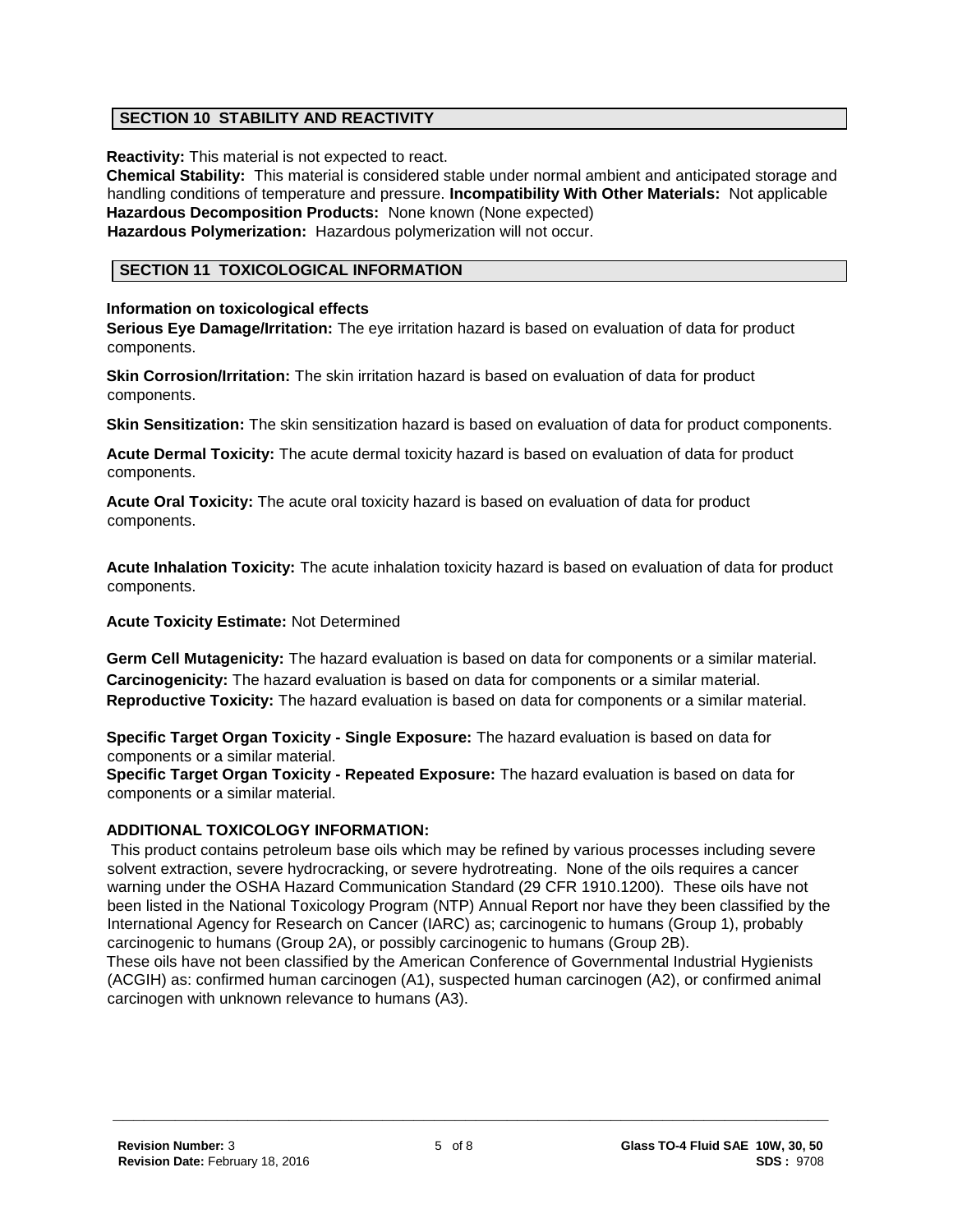#### **SECTION 12 ECOLOGICAL INFORMATION**

#### **ECOTOXICITY**

This material is not expected to be harmful to aquatic organisms. The ecotoxicity hazard is based on an evaluation of data for the components or a similar material. The product has not been tested. The statement has been derived from the properties of the individual components.

This material contains one or more components that have a branched alkylphenol impurity that is highly toxic to aquatic organisms (disclosed in Section 3). The components containing the impurity have been tested and are not toxic to aquatic organisms. Therefore the data in Section 3 for the alkylphenol impurity should not be used to classify the product for aquatic toxicity.

#### **MOBILITY** No

data available.

#### **PERSISTENCE AND DEGRADABILITY**

This material is not expected to be readily biodegradable. The biodegradability of this material is based on an evaluation of data for the components or a similar material.The product has not been tested. The statement has been derived from the properties of the individual components.

### **POTENTIAL TO BIOACCUMULATE**

Bioconcentration Factor: No data available. Octanol/Water Partition Coefficient: No data available

#### **SECTION 13 DISPOSAL CONSIDERATIONS**

Use material for its intended purpose or recycle if possible. Oil collection services are available for used oil recycling or disposal. Place contaminated materials in containers and dispose of in a manner consistent with applicable regulations. Contact your sales representative or local environmental or health authorities for approved disposal or recycling methods.

#### **SECTION 14 TRANSPORT INFORMATION**

The description shown may not apply to all shipping situations. Consult 49CFR, or appropriate Dangerous Goods Regulations, for additional description requirements (e.g., technical name) and mode-specific or quantity-specific shipping requirements.

**DOT Shipping Description:** NOT REGULATED AS A HAZARDOUS MATERIAL UNDER 49 CFR

**IMO/IMDG Shipping Description:** NOT REGULATED AS DANGEROUS GOODS FOR TRANSPORT UNDER THE IMDG CODE

**ICAO/IATA Shipping Description:** NOT REGULATED AS DANGEROUS GOODS FOR TRANSPORT UNDER ICAO

**Transport in bulk according to Annex II of MARPOL 73/78 and the IBC code:** Not applicable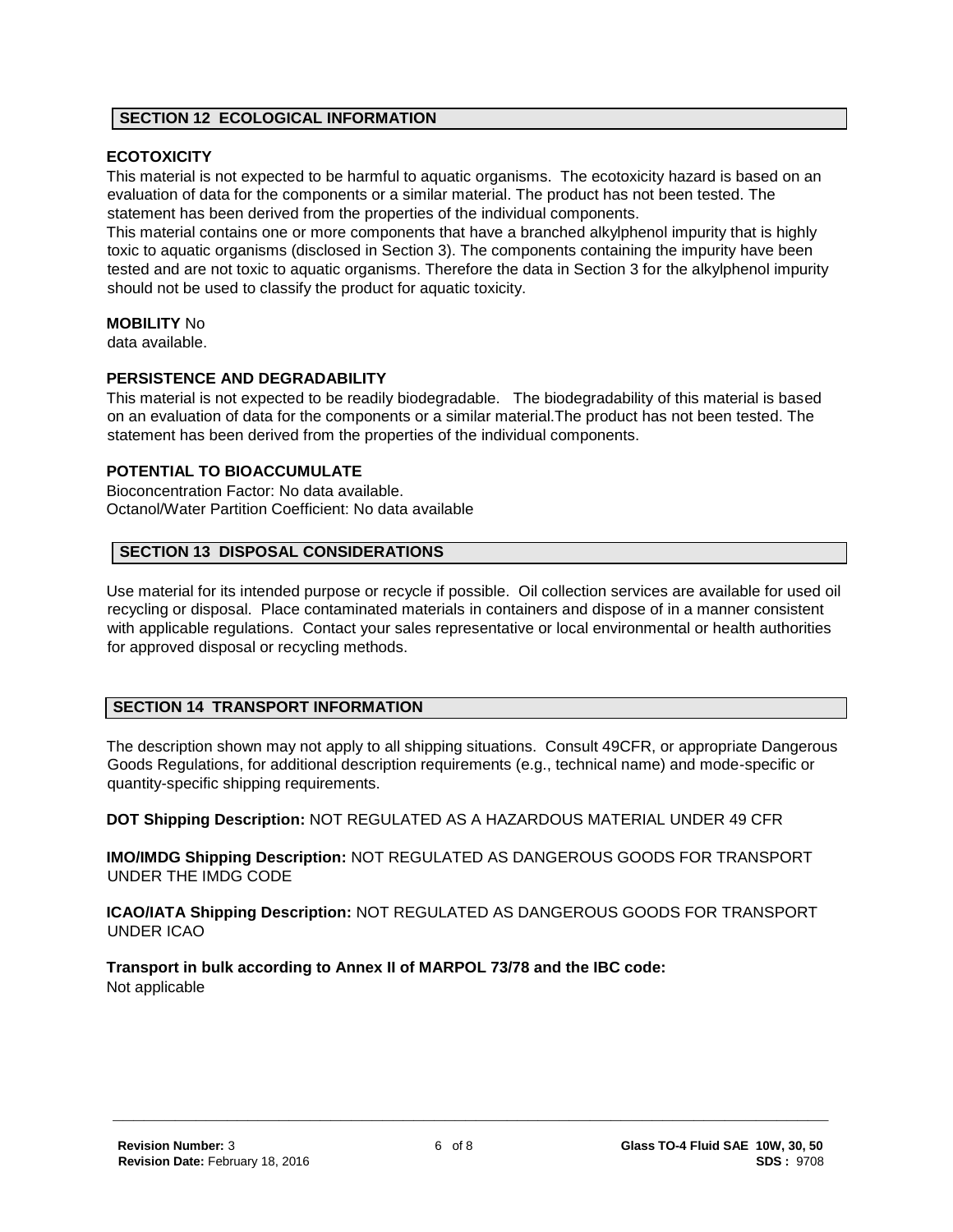#### **SECTION 15 REGULATORY INFORMATION**

|               | <b>EPCRA 311/312 CATEGORIES:</b>      |           | 1. | Immediate (Acute) Health Effects:                                                      | NO |
|---------------|---------------------------------------|-----------|----|----------------------------------------------------------------------------------------|----|
| 2.            | Delayed (Chronic) Health Effects:     |           |    | NO.                                                                                    |    |
| $\mathcal{R}$ | Fire Hazard:                          |           |    | NO.                                                                                    |    |
|               | 4. Sudden Release of Pressure Hazard: |           |    | NO.                                                                                    |    |
|               | 5. Reactivity Hazard:                 |           |    | NO REGULATORY LISTS SEARCHED:                                                          |    |
|               | 01-1=IARC Group 1                     |           |    | 03=EPCRA 313                                                                           |    |
|               | 01-2A=IARC Group 2A                   |           |    | 04=CA Proposition 65                                                                   |    |
|               | 01-2B=IARC Group 2B                   | 05=MA RTK |    |                                                                                        |    |
|               | 02=NTP Carcinogen                     | 06=NJ RTK |    |                                                                                        |    |
|               |                                       | 07=PA RTK |    |                                                                                        |    |
|               |                                       |           |    | The following components of this material are found on the regulatory lists indicated. |    |

 $T_{\text{tot}}$  following components of the regulatory lists in  $\sim$  regulatory lists in the regulatory lists in  $\sim$ Zinc alkyl dithiophosphate

#### **CHEMICAL INVENTORIES:**

All components comply with the following chemical inventory requirements: AICS (Australia), DSL (Canada), EINECS (European Union), KECI (Korea), PICCS (Philippines), TSCA (United States).

One or more components does not comply with the following chemical inventory requirements: ENCS (Japan).

#### **NEW JERSEY RTK CLASSIFICATION:**

Under the New Jersey Right-to-Know Act L. 1983 Chapter 315 N.J.S.A. 34:5A-1 et. seq., the product is to be identified as follows: PETROLEUM OIL (Automatic transmission fluid)

#### **SECTION 16 OTHER INFORMATION**

**NFPA RATINGS:** Health: 0 Flammability: 1 Reactivity: 0

**HMIS RATINGS:** Health: 0 Flammability: 1 Reactivity: 0

(0-Least, 1-Slight, 2-Moderate, 3-High, 4-Extreme, PPE:- Personal Protection Equipment Index recommendation, \*- Chronic Effect Indicator). These values are obtained using the guidelines or published evaluations prepared by the National Fire Protection Association (NFPA) or the National Paint and Coating Association (for HMIS ratings).

#### **LABEL RECOMMENDATION:**

Label Category : INDUSTRIAL OIL 1 - IND1

**REVISION STATEMENT:** This revision updates the following sections of this Safety Data Sheet: 1,16 **Revision Date:** February 18, 2016

#### **ABBREVIATIONS THAT MAY HAVE BEEN USED IN THIS DOCUMENT:**

| <b>TLV</b><br>Threshold Limit Value<br>$\sim$         | TWA - Time Weighted Average                                      |
|-------------------------------------------------------|------------------------------------------------------------------|
| STEL - Short-term Exposure Limit                      | - Permissible Exposure Limit<br>PFL                              |
| <b>GHS</b><br>- Globally Harmonized System            | CAS<br><b>Chemical Abstract Service Number</b><br>$\blacksquare$ |
| <b>IACGIH</b> - American Conference of Governmental I | IMO/IMDG<br>International Maritime Dangerous Goods<br>$\sim$     |
| Industrial Hygienists                                 | Code                                                             |
| API - American Petroleum Institute                    | <b>SDS</b><br>Safety Data Sheet<br>٠                             |